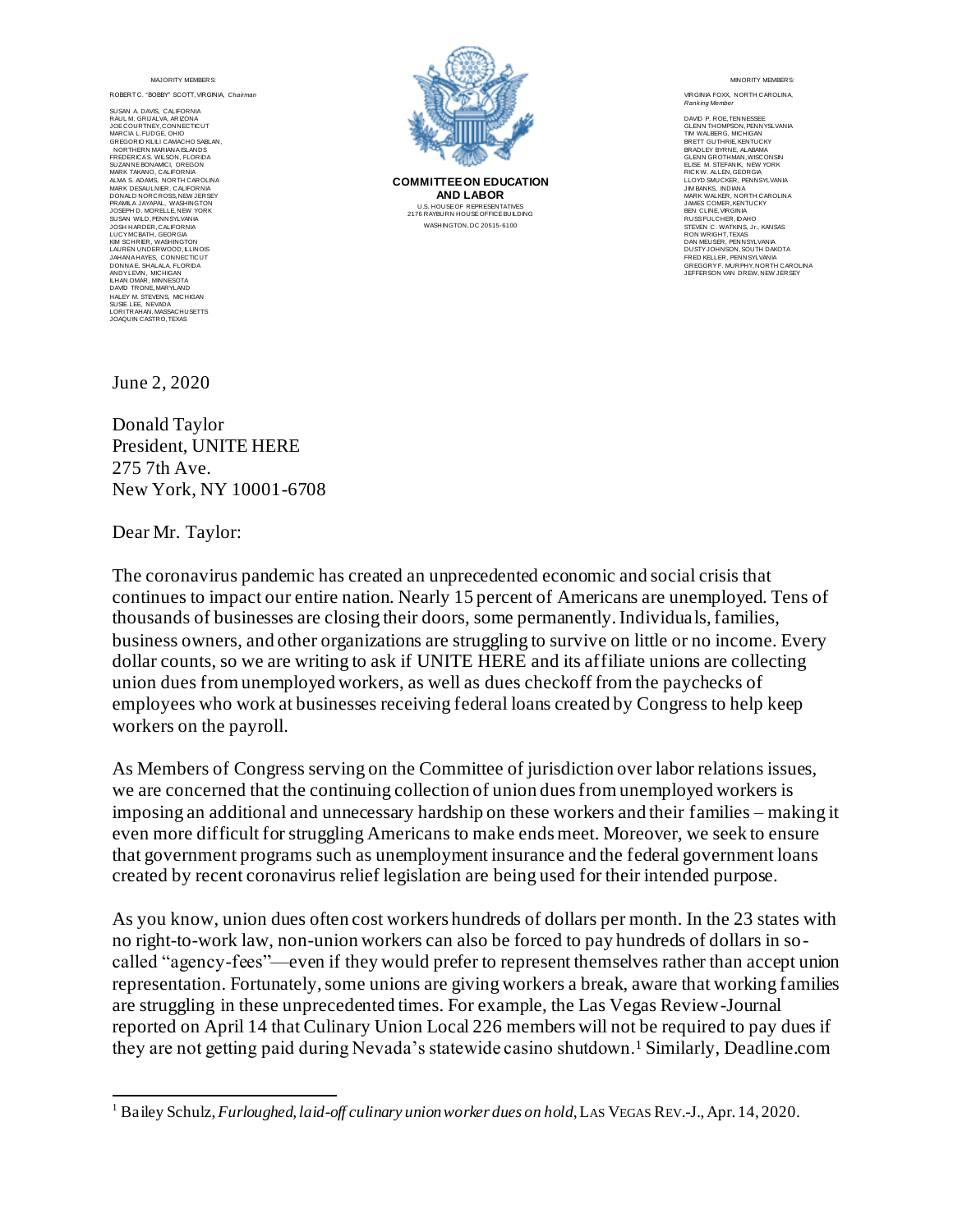Donald Taylor Page 2

reported on March 26 that the International Cinematographers Guild is waiving 100 percent of dues for the second quarter of the year.<sup>2</sup>

Unfortunately, this is not the case nationwide. For example, the Washington Free Beacon reported on March 27 that UNITE HERE Local 11, which represents hospitality workers in Arizona and Southern California, "is still demanding dues payment from workers left unemployed by the coronavirus."<sup>3</sup> One employee told the Free Beacon, "it sounds to me like all they want is the money, and that's it. They don't care about their employees…. My phone company told my wife a couple days ago, 'If you're not able to pay, we can always make arrangements. We can wait.' If other companies are doing this, why can't the union do the same thing?" This laid-off individual asks an important question. As president of UNITE HERE, you are in a position to provide affected workers, like this individual, an answer on behalf of the unions under the umbrella of your organization.

On the subject of taxpayer dollars being used for COVID-19 relief, many businesses are now receiving certain federal loans intended to help keep them in business and assist with the cost of wages temporarily, in order to help Americans get back to work. Those government loans should be used for that express purpose—to support businesses in the short term and help fund the wages of their workers—rather than having a portion siphoned off to benefit a private, thirdparty organization.

Mr. Taylor, we strongly urge you to direct all unions affiliated with UNITE HERE to stop collecting dues and fees from unemployed workers immediately, and to work with companies receiving federal coronavirus relief loans to suspend dues checkoff for the duration of the loan. These actions, which some unions have taken since this crisis erupted, would be a tangible benefit for struggling workers, families, taxpayers, and businesses. If you are concerned that doing so may harm your unions' ability to organize and represent workers effectively, then we respectfully note that labor organizations, including UNITE HERE, currently spend millions of dollars each year on non-bargaining and non-representational activity. Perhaps some of these resources might be redirected to the unions' core function and purpose of organizing and representing workers. This kind of reprioritization and belt-tightening is exactly what tens of millions of American families and businesses have been forced to do during this crisis.

- 1. Is UNITE HERE or any of its affiliate labor unions collecting dues or agency fees from workers who are unemployed as a result of the coronavirus pandemic?
- 2. In total, how many workers currently unemployed as a result of the coronavirus pandemic are still being asked to pay dues or agency fees to UNITE HERE or any of its affiliates?

<sup>2</sup> David Robb, *Cinematographers Guild Offering 100% Dues Relief & Assistance to Members During Coronavirus Shutdown*, DEADLINE.COM,Mar. 26, 2020.

<sup>3</sup> Collin Anderson, *Hospitality Union Demands Dues From Members Left Unemployed by Coronavirus*, WASH. FREE BEACON, Mar. 27, 2020.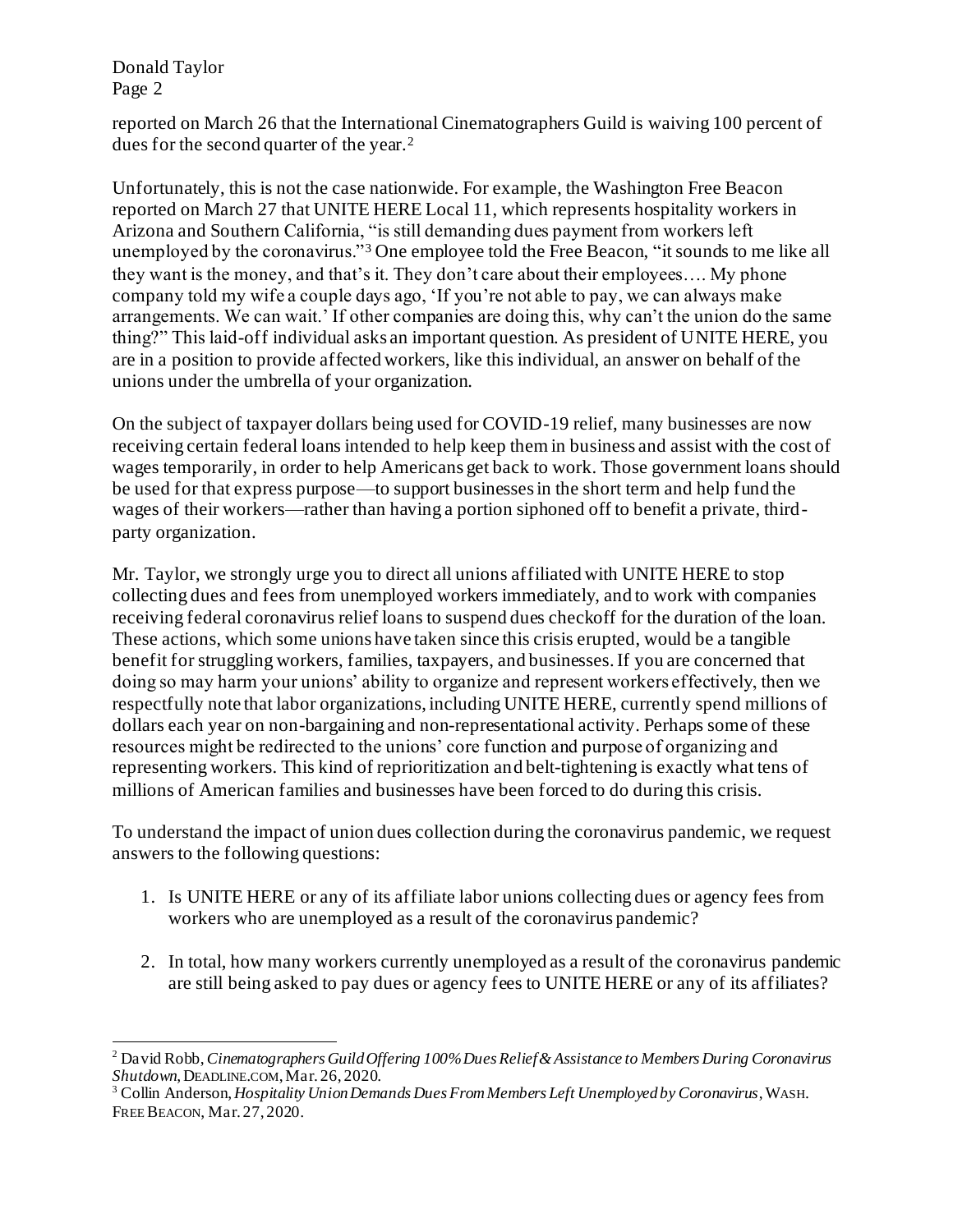Donald Taylor Page 3

- 3. Have you made any recommendation to unions under the umbrella of UNITE HERE about whether to suspend or continue dues and fees collection from unemployed workers?
- 4. The nation's unemployment insurance (UI) program is intended to support individuals and families in times of need. If a union is collecting dues from workers who are receiving UI in lieu of a paycheck, then employer and employee tax contributions intended to help jobless workers are instead being used to fund a labor union. This issue is further exacerbated by the recently enacted *Coronavirus Aid, Relief, and Economic Security Act*, <sup>4</sup> which added an additional \$600 per week from federal taxpayers to all unemployment checks. Do you believe it is appropriate that taxpayer dollars from the UI program be used to pay union dues rather than pay for everyday living expenses like food and housing?
- 5. How many members of UNITE HERE or its affiliate unions are employed and currently being paid by companies receiving federal loans, created by recently enacted coronavirus relief legislation?
- 6. Do the wages of these individuals mentioned above, which are temporarily being subsidized by American taxpayers, have union dues or agency fees deducted from them through dues checkoff?
- 7. Do you think it is appropriate to use the hard-earned tax dollars of struggling Americans to support the operation of a labor union, including activities unrelated to collective bargaining, rather than temporarily help fund the wages of American workers, as Congress intended?

On behalf of American workers and taxpayers, we look forward to receiving answers to our questions, and to a nationwide suspension of dues collection from unemployed workers as well as the suspension of dues checkoff at companies receiving federal government loans. We look forward to receiving your responses to the above questions by June 16, 2020.

Sincerely,

.<br>rajmia

Ranking Member Ranking Member

Virginia Foxx Amillalberg

Subcommittee on Health, Employment, Labor, and Pensions

<sup>4</sup> Pub. L. No. 116-136.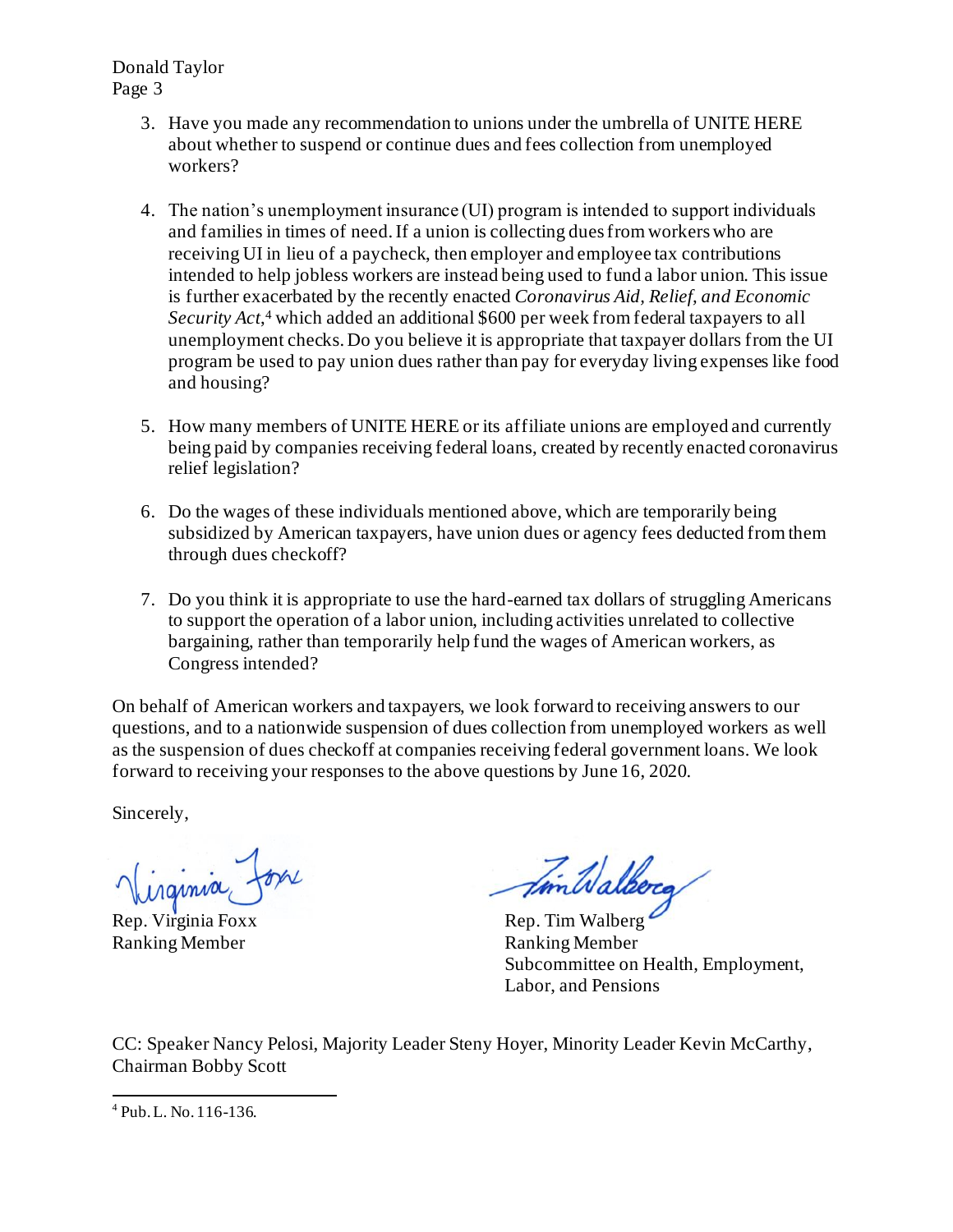ROBERT C. "BOBBY" SCOTT, VIRGINIA, *Chairman*

SUSAN A. DAVIS, CALIFORNIA RAUL M. GRIJALVA, ARIZONA JOE COURTNEY, CONNECTICUT MARCIA L. FUDGE, OHIO GREGORIO KILILI CAMACHO SABLAN, NORTHERN MARIANA ISLANDS FREDERICA S. WILSON, FLORIDA SUZANNE BONAMICI, OREGON MARK TAKANO, CALIFORNIA ALMA S. ADAMS, NORTH CAROLINA MARK DESAULNIER, CALIFORNIA DONALD NORCROSS, NEW JERSEY PRAMILA JAYAPAL, WASHINGTON JOSEPH D. MORELLE, NEW YORK SUSAN WILD, PENNSYLVANIA<br>JOSH HARDER, CALIFORNIA<br>LUCY MCBATH, GEORGIA<br>KIM SCHRIER, WASHINGTON<br>LAUREN UNDERWOOD, ILLINOIS JAHANA HAYES, CONNECTICUT DONNA E. SHALALA, FLORIDA ANDY LEVIN, MICHIGAN ILHAN OMAR, MINNESOTA DAVID TRONE, MARYLAND HALEY M. STEVENS, MICHIGAN SUSIE LEE, NEVADA LORI TRAHAN, MASSACHUSETTS JOAQUIN CASTRO, TEXAS



**COMMITTEE ON EDUCATION AND LABOR** U.S. HOUSE OF REPRESENTATIVES 2176 RAYBURN HOUSE OFFICE BUILDING WASHINGTON, DC 20515-6100

MINOR ITY MEMBERS:

VIRGINIA FOXX, NORTH CAROLINA, **Ranking Member** 

DAVID P. ROE, TENNESSEE GLENN THOMPSON, PENNYSLVANIA TIM WALBERG, MICHIGAN BRETT GUTHRIE, KENTUCKY BRADLEY BYRNE, ALABAMA GLENN GROTHMAN, WISCONSIN ELISE M. STEFANIK, NEW YORK RICK W. ALLEN, GEORGIA LLOYD SMUCKER, PENNSYLVANIA JIM BANKS, INDIANA MARK WALKER, NORTH CAROLINA JAMES COMER, KENTUCKY BEN CLINE, VIRGINIA RUSS FULCHER, IDAHO STEVEN C. WATKINS, Jr., KANSAS RON WRIGHT, TEXAS DAN MEUSER, PENNSYLVANIA DUSTY JOHNSON, SOUTH DAKOTA<br>FRED KELLER, PENNSYLVANIA<br>GREGORY F. MURPHY, NORTH CAROLINA<br>JEFFERSON VAN DREW, NEW JERSEY

June 2, 2020

Richard L. Trumka President, AFL-CIO 815 16th St., NW Washington, D.C. 20210

Dear Mr. Trumka:

The coronavirus pandemic has created an unprecedented economic and social crisis that continues to impact our entire nation. Nearly 15 percent of Americans are unemployed. Tens of thousands of businesses are closing their doors, some permanently. Individuals, families, business owners, and other organizations are struggling to survive on little or no income. Every dollar counts, so we are writing to ask if the AFL-CIO and its affiliate unions are collecting union dues from unemployed workers, as well as dues checkoff from the paychecks of employees who work at businesses receiving federal loans created by Congress to help keep workers on the payroll.

As Members of Congress serving on the Committee of jurisdiction over labor relations issues, we are concerned that the continuing collection of union dues from unemployed workers is imposing an additional and unnecessary hardship on these workers and their families – making it even more difficult for struggling Americans to make ends meet. Moreover, we seek to ensure that government programs such as unemployment insurance and the federal government loans created by recent coronavirus relief legislation are being used for their intended purpose.

<sup>&</sup>lt;sup>1</sup> Bailey Schulz, *Furloughed, laid-off culinary union worker dues on hold*, LAS VEGAS REV.-J., Apr. 14, 2020.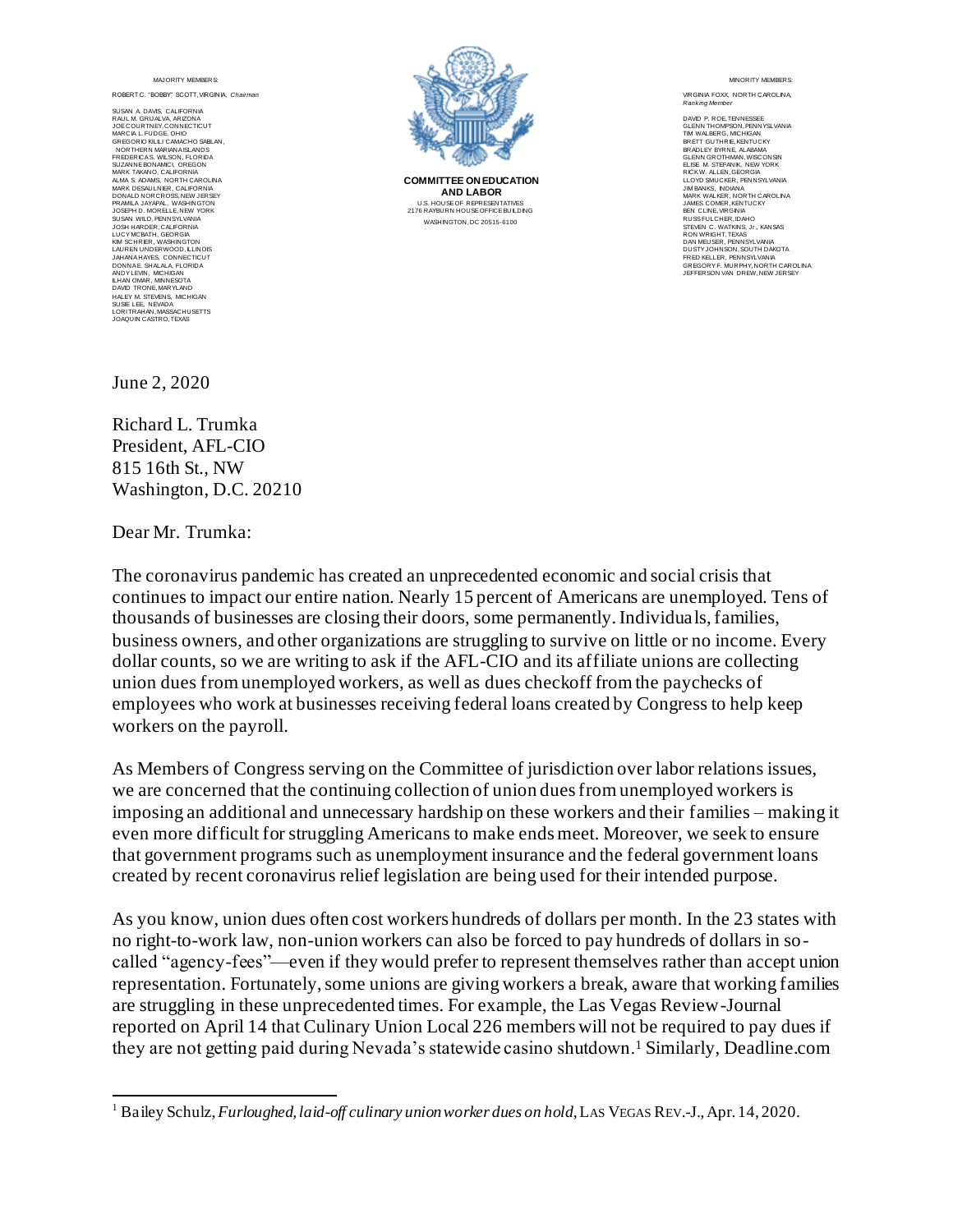Richard L. Trumka Page 2

reported on March 26 that the International Cinematographers Guild is waiving 100 percent of dues for the second quarter of the year.<sup>2</sup>

Unfortunately, this is not the case nationwide. For example, the Washington Free Beacon reported on March 27 that UNITE HERE Local 11, which represents hospitality workers in Arizona and Southern California, "is still demanding dues payment from workers left unemployed by the coronavirus."<sup>3</sup> One employee told the Free Beacon, "it sounds to me like all they want is the money, and that's it. They don't care about their employees…. My phone company told my wife a couple days ago, 'If you're not able to pay, we can always make arrangements. We can wait.' If other companies are doing this, why can't the union do the same thing?" This laid-off individual asks an important question. As president of the largest federation of labor unions in the United States, you are in a position to provide affected workers, like this individual, an answer on behalf of the unions under the umbrella of the AFL-CIO.

On the subject of taxpayer dollars being used for COVID-19 relief, many businesses are now receiving certain federal loans intended to help keep them in business and assist with the cost of wages temporarily, in order to help Americans get back to work. Those government loans should be used for that express purpose—to support businesses in the short term and help fund the wages of their workers—rather than having a portion siphoned off to benefit a private, thirdparty organization.

Mr. Trumka, we strongly urge you to direct all unions affiliated with the AFL-CIO to stop collecting dues and fees from unemployed workers immediately, and to work with companies receiving federal coronavirus relief loans to suspend dues checkoff for the duration of the loan. These actions, which some unions have taken since this crisis erupted, would be a tangible benefit for struggling workers, families, taxpayers, and businesses. If you are concerned that doing so may harm your unions' ability to organize and represent workers effectively, then we respectfully note that labor organizations, including the AFL-CIO, currently spend millions of dollars each year on non-bargaining and non-representational activity. Perhaps some of these resources might be redirected to the unions' core function and purpose of organizing and representing workers. This kind of reprioritization and belt-tightening is exactly what tens of millions of American families and businesses have been forced to do during this crisis.

- 1. Is the AFL-CIO or any of its affiliate labor unions collecting dues or agency fees from workers who are unemployed as a result of the coronavirus pandemic?
- 2. In total, how many workers currently unemployed as a result of the coronavirus pandemic are still being asked to pay dues or agency fees to the AFL-CIO or any of its affiliates?

<sup>2</sup> David Robb, *Cinematographers Guild Offering 100% Dues Relief & Assistance to Members During Coronavirus Shutdown*, DEADLINE.COM,Mar. 26, 2020.

<sup>3</sup> Collin Anderson, *Hospitality Union Demands Dues From Members Left Unemployed by Coronavirus*, WASH. FREE BEACON, Mar. 27, 2020.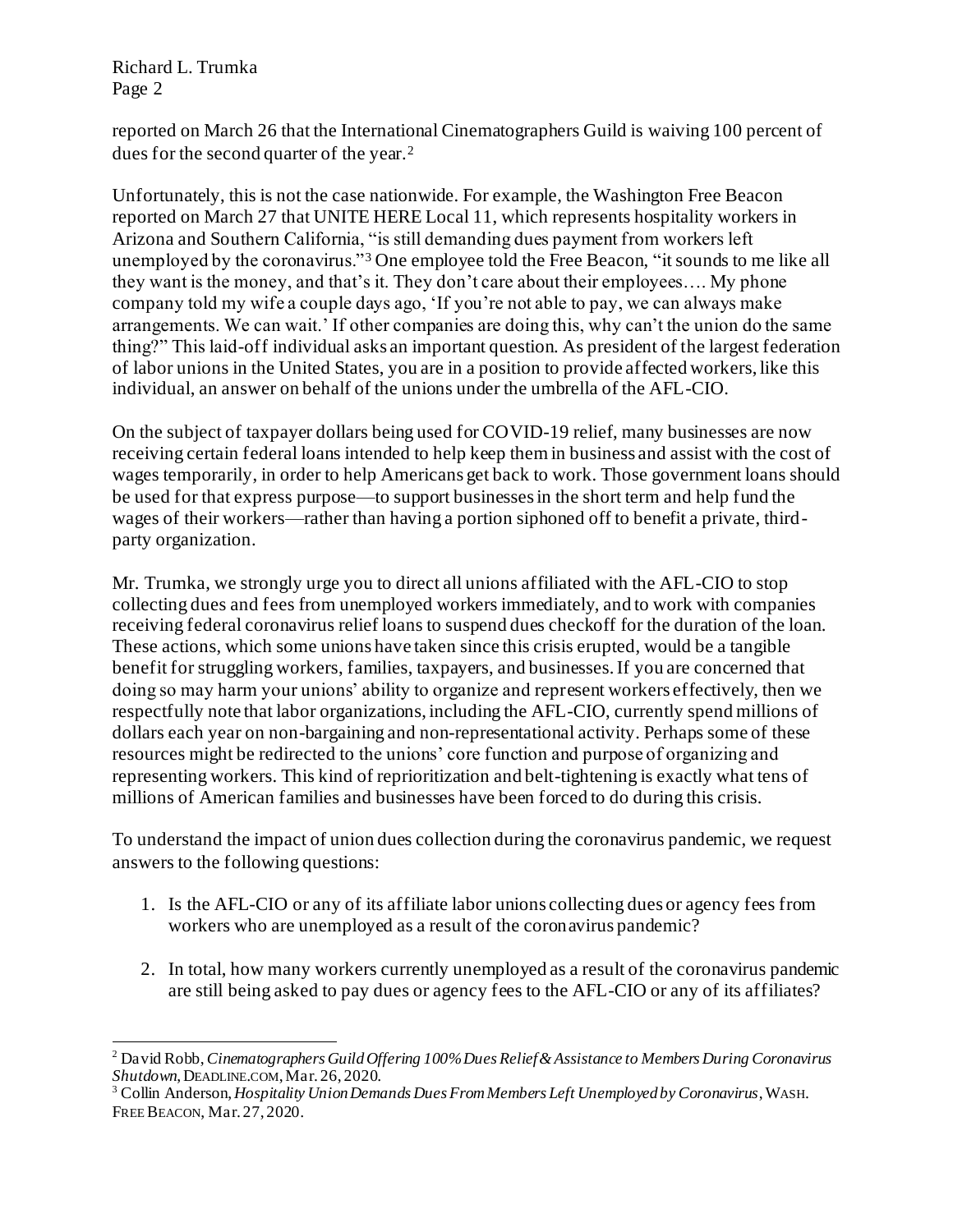Richard L. Trumka Page 3

- 3. Have you made any recommendation to unions under the umbrella of the AFL-CIO about whether to suspend or continue dues and fees collection from unemployed workers?
- 4. The nation's unemployment insurance (UI) program is intended to support individuals and families in times of need. If a union is collecting dues from workers who are receiving UI in lieu of a paycheck, then employer and employee tax contributions intended to help jobless workers are instead being used to fund a labor union. This issue is further exacerbated by the recently enacted *Coronavirus Aid, Relief, and Economic Security Act*, <sup>4</sup> which added an additional \$600 per week from federal taxpayers to all unemployment checks. Do you believe it is appropriate that taxpayer dollars from the UI program be used to pay union dues rather than pay for everyday living expenses like food and housing?
- 5. How many members of the AFL-CIO or its affiliate unions are employed and currently being paid by companies receiving federal loans, created by recently enacted coronavirus relief legislation?
- 6. Do the wages of these individuals mentioned above, which are temporarily being subsidized by American taxpayers, have union dues or agency fees deducted from them through dues checkoff?
- 7. Do you think it is appropriate to use the hard-earned tax dollars of struggling Americans to support the operation of a labor union, including activities unrelated to collective bargaining, rather than temporarily help fund the wages of American workers, as Congress intended?

On behalf of American workers and taxpayers, we look forward to receiving answers to our questions, and to a nationwide suspension of dues collection from unemployed workers as well as the suspension of dues checkoff at companies receiving federal government loans. We look forward to receiving your responses to the above questions by June 16, 2020.

Sincerely,

irginia

Ranking Member Ranking Member

Tim Walkera

Rep. Virginia Foxx Rep. Tim Walberg Subcommittee on Health, Employment, Labor, and Pensions

<sup>4</sup> Pub. L. No. 116-136.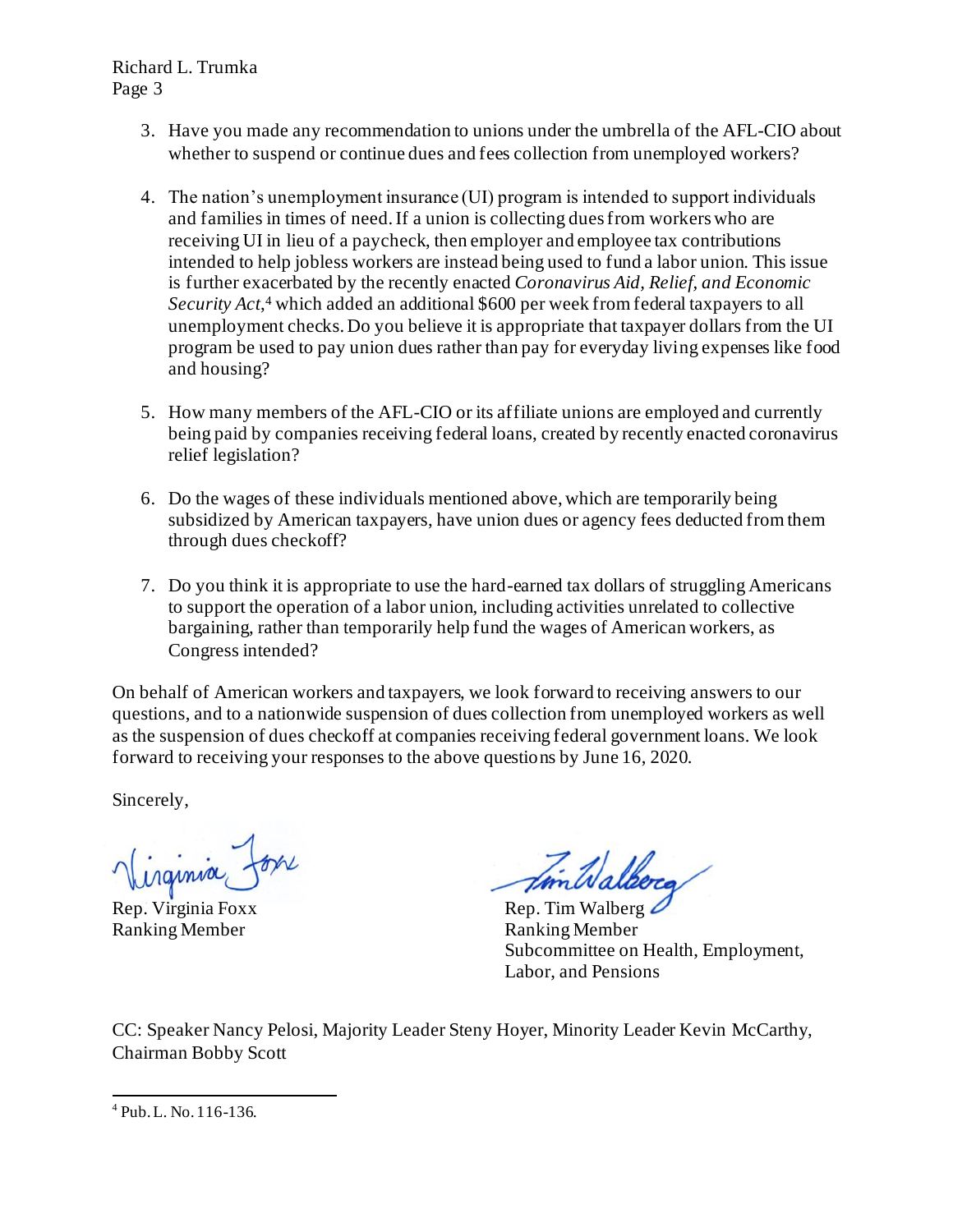ROBERT C. "BOBBY" SCOTT, VIRGINIA, *Chairman*

SUSAN A. DAVIS, CALIFORNIA RAUL M. GRIJALVA, ARIZONA JOE COURTNEY, CONNECTICUT MARCIA L. FUDGE, OHIO GREGORIO KILILI CAMACHO SABLAN, NORTHERN MARIANA ISLANDS FREDERICA S. WILSON, FLORIDA SUZANNE BONAMICI, OREGON MARK TAKANO, CALIFORNIA ALMA S. ADAMS, NORTH CAROLINA MARK DESAULNIER, CALIFORNIA DONALD NORCROSS, NEW JERSEY PRAMILA JAYAPAL, WASHINGTON JOSEPH D. MORELLE, NEW YORK<br>SUSAN WILD, PENNSYLVANIA<br>LUCY MCBATI, GEORGIA<br>LUCY MCBATI, GEORGIA<br>LUCY MCBATI, GEORGIA<br>LUCY MCBATI, GEORGIA<br>MANAHAYES, CONNECTICUT<br>JAHAN AHAYES, CONNECTICUT<br>LHAN OMAR, MNINESSOTA<br>MDYLEWN, MMCHI LORI TRAHAN, MASSACHUSETTS JOAQUIN CASTRO, TEXAS



**COMMITTEE ON EDUCATION AND LABOR** U.S. HOUSE OF REPRESENTATIVES 2176 RAYBURN HOUSE OFFICE BUILDING WASHINGTON, DC 20515-6100

MINOR ITY MEMBERS:

VIRGINIA FOXX, NORTH CAROLINA, **Ranking Member** 

DAVID P. ROE, TENNESSEE GLENN THOMPSON, PENNYSLVANIA TIM WALBERG, MICHIGAN BRETT GUTHRIE, KENTUCKY BRADLEY BYRNE, ALABAMA GLENN GROTHMAN, WISCONSIN ELISE M. STEFANIK, NEW YORK RICK W. ALLEN, GEORGIA LLOYD SMUCKER, PENNSYLVANIA JIM BANKS, INDIANA MARK WALKER, NORTH CAROLINA JAMES COMER, KENTUCKY BEN CLINE, VIRGINIA RUSS FULCHER, IDAHO STEVEN C. WATKINS, Jr., KANSAS RON WRIGHT, TEXAS DAN MEUSER, PENNSYLVANIA DUSTY JOHNSON, SOUTH DAKOTA<br>FRED KELLER, PENNSYLVANIA<br>GREGORY F. MURPHY, NORTH CAROLINA<br>JEFFERSON VAN DREW, NEW JERSEY

June 2, 2020

James P. Hoffa General President, International Brotherhood of Teamsters 25 Louisiana Ave., NW Washington, D.C. 20001

Dear Mr. Hoffa:

The coronavirus pandemic has created an unprecedented economic and social crisis that continues to impact our entire nation. Nearly 15 percent of Americans are unemployed. Tens of thousands of businesses are closing their doors, some permanently. Individuals, families, business owners, and other organizations are struggling to survive on little or no income. Every dollar counts, so we are writing to ask if the International Brotherhood of Teamsters and its affiliate unions are collecting union dues from unemployed workers, as well as dues checkoff from the paychecks of employees who work at businesses receiving federal loans created by Congress to help keep workers on the payroll.

As Members of Congress serving on the Committee of jurisdiction over labor relations issues, we are concerned that the continuing collection of union dues from unemployed workers is imposing an additional and unnecessary hardship on these workers and their families – making it even more difficult for struggling Americans to make ends meet. Moreover, we seek to ensure that government programs such as unemployment insurance and the federal government loans created by recent coronavirus relief legislation are being used for their intended purpose.

<sup>&</sup>lt;sup>1</sup> Bailey Schulz, *Furloughed, laid-off culinary union worker dues on hold*, LAS VEGAS REV.-J., Apr. 14, 2020.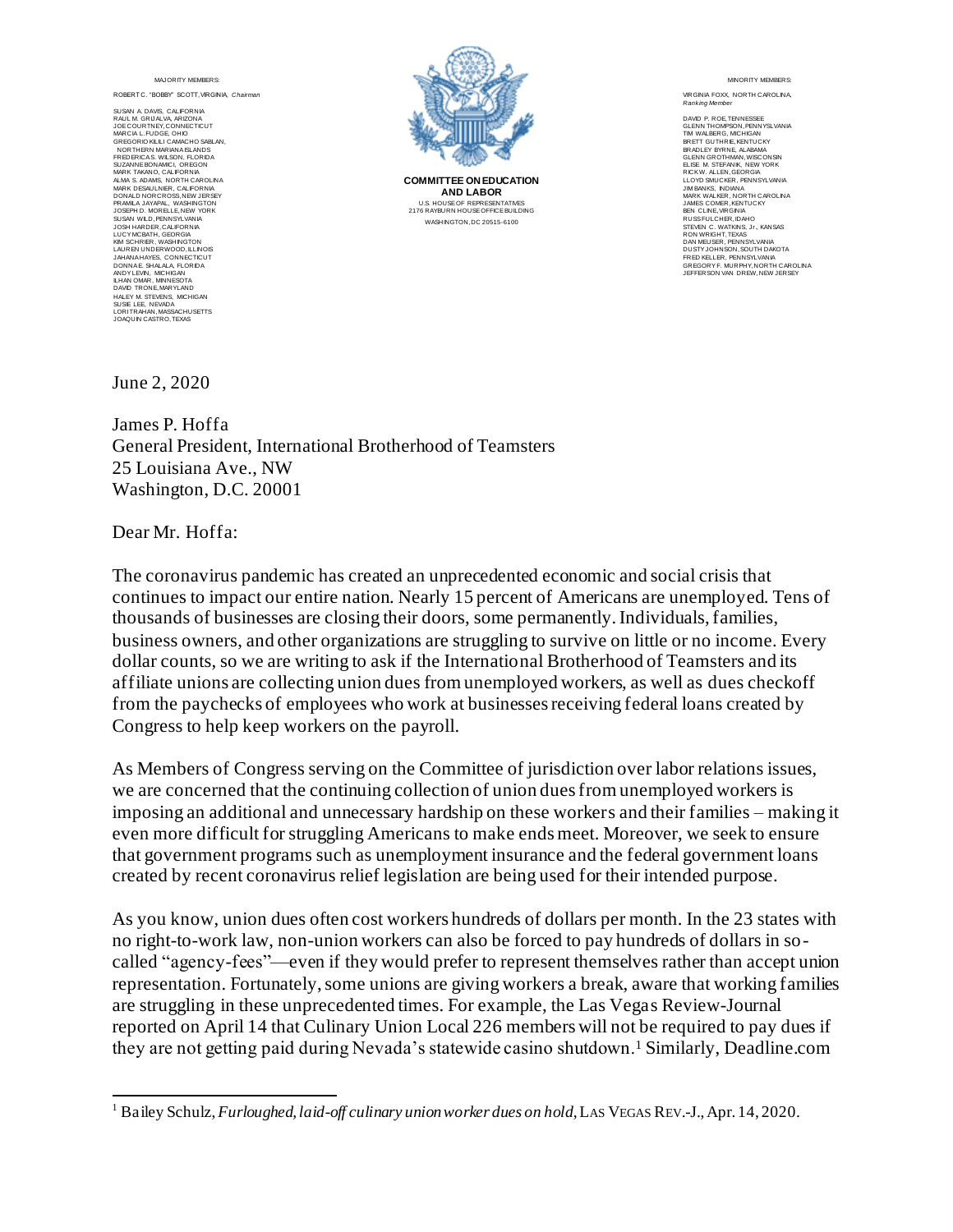James P. Hoffa Page 2

reported on March 26 that the International Cinematographers Guild is waiving 100 percent of dues for the second quarter of the year.<sup>2</sup>

Unfortunately, this is not the case nationwide. For example, the Washington Free Beacon reported on March 27 that UNITE HERE Local 11, which represents hospitality workers in Arizona and Southern California, "is still demanding dues payment from workers left unemployed by the coronavirus."<sup>3</sup> One employee told the Free Beacon, "it sounds to me like all they want is the money, and that's it. They don't care about their employees…. My phone company told my wife a couple days ago, 'If you're not able to pay, we can always make arrangements. We can wait.' If other companies are doing this, why can't the union do the same thing?" This laid-off individual asks an important question. As president of one of the largest labor organizations in the United States, you are in a position to provide affected workers, like this individual, an answer on behalf of the unions under the umbrella of the Teamsters.

On the subject of taxpayer dollars being used for COVID-19 relief, many businesses are now receiving certain federal loans intended to help keep them in business and assist with the cost of wages temporarily, in order to help Americans get back to work. Those government loans should be used for that express purpose—to support businesses in the short term and help fund the wages of their workers—rather than having a portion siphoned off to benefit a private, thirdparty organization.

Mr. Hoffa, we strongly urge you to direct all unions affiliated with the Teamsters to stop collecting dues and fees from unemployed workers immediately, and to work with companies receiving federal coronavirus relief loans to suspend dues checkoff for the duration of the loan. These actions, which some unions have taken since this crisis erupted, would be a tangible benefit for struggling workers, families, taxpayers, and businesses. If you are concerned that doing so may harm your unions' ability to organize and represent workers effectively, then we respectfully note that labor organizations, including the Teamsters, currently spend millions of dollars each year on non-bargaining and non-representational activity. Perhaps some of these resources might be redirected to the unions' core function and purpose of organizing and representing workers. This kind of reprioritization and belt-tightening is exactly what tens of millions of American families and businesses have been forced to do during this crisis.

- 1. Is the Teamsters Union or any of its affiliate labor unions collecting dues or agency fees from workers who are unemployed as a result of the coronavirus pandemic?
- 2. In total, how many workers currently unemployed as a result of the coronavirus pandemic are still being asked to pay dues or agency fees to the Teamsters or any of its affiliates?

<sup>2</sup> David Robb, *Cinematographers Guild Offering 100% Dues Relief & Assistance to Members During Coronavirus Shutdown*, DEADLINE.COM,Mar. 26, 2020.

<sup>3</sup> Collin Anderson, *Hospitality Union Demands Dues From Members Left Unemployed by Coronavirus*, WASH. FREE BEACON, Mar. 27, 2020.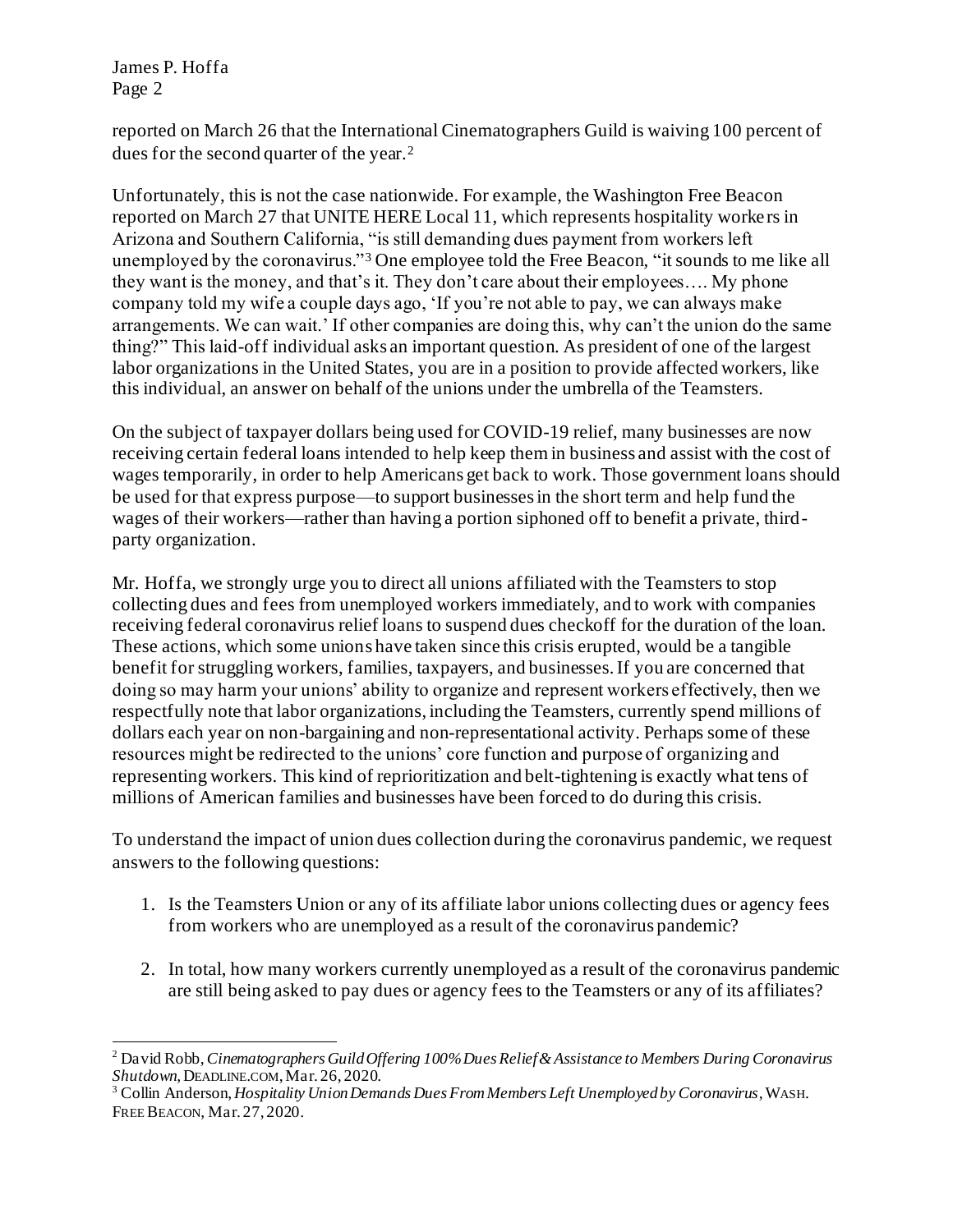James P. Hoffa Page 3

- 3. Have you made any recommendation to unions under the umbrella of the Teamsters about whether to suspend or continue dues and fees collection from unemployed workers?
- 4. The nation's unemployment insurance (UI) program is intended to support individuals and families in times of need. If a union is collecting dues from workers who are receiving UI in lieu of a paycheck, then employer and employee tax contributions intended to help jobless workers are instead being used to fund a labor union. This issue is further exacerbated by the recently enacted *Coronavirus Aid, Relief, and Economic Security Act*, <sup>4</sup> which added an additional \$600 per week from federal taxpayers to all unemployment checks. Do you believe it is appropriate that taxpayer dollars from the UI program be used to pay union dues rather than pay for everyday living expenses like food and housing?
- 5. How many members of the Teamsters or its affiliate unions are employed and currently being paid by companies receiving federal loans, created by recently enacted coronavirus relief legislation?
- 6. Do the wages of these individuals mentioned above, which are temporarily being subsidized by American taxpayers, have union dues or agency fees deducted from them through dues checkoff?
- 7. Do you think it is appropriate to use the hard-earned tax dollars of struggling Americans to support the operation of a labor union, including activities unrelated to collective bargaining, rather than temporarily help fund the wages of American workers, as Congress intended?

On behalf of American workers and taxpayers, we look forward to receiving answers to our questions, and to a nationwide suspension of dues collection from unemployed workers as well as the suspension of dues checkoff at companies receiving federal government loans. We look forward to receiving your responses to the above questions by June 16, 2020.

Sincerely,

rginia Jone

Ranking Member Ranking Member

fim Walberg

Rep. Virginia Foxx Rep. Tim Walberg Subcommittee on Health, Employment, Labor, and Pensions

<sup>4</sup> Pub. L. No. 116-136.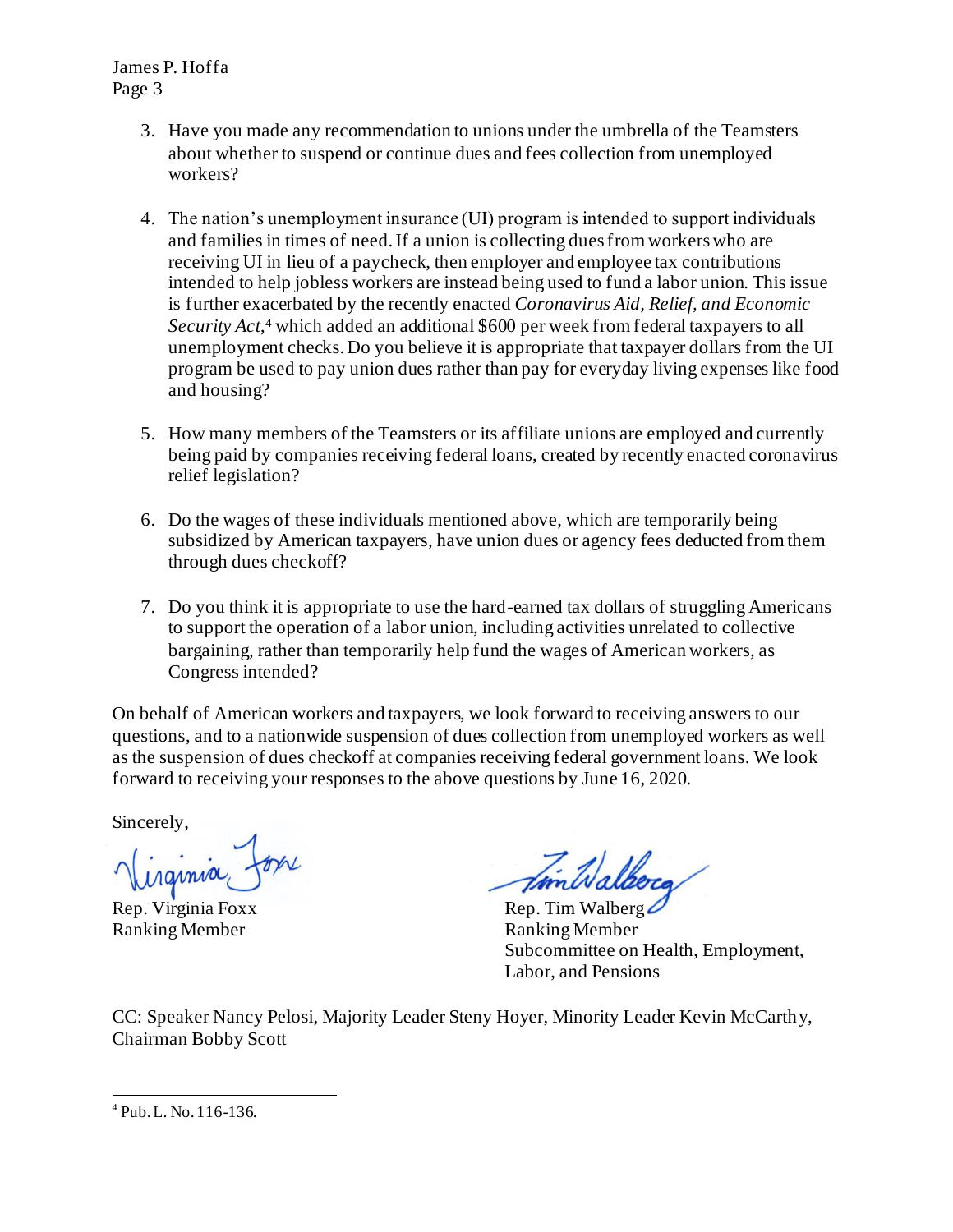ROBERT C. "BOBBY" SCOTT, VIRGINIA, *Chairman*

SUSAN A. DAVIS, CALIFORNIA RAUL M. GRIJALVA, ARIZONA JOE COURTNEY, CONNECTICUT MARCIA L. FUDGE, OHIO GREGORIO KILILI CAMACHO SABLAN, NORTHERN MARIANA ISLANDS FREDERICA S. WILSON, FLORIDA SUZANNE BONAMICI, OREGON MARK TAKANO, CALIFORNIA ALMA S. ADAMS, NORTH CAROLINA MARK DESAULNIER, CALIFORNIA DONALD NORCROSS, NEW JERSEY PRAMILA JAYAPAL, WASHINGTON JOSEPH D. MORELLE, NEW YORK SUSAN WILD, PENNSYLVANIA<br>JOSH HARDER, CALIFORNA<br>LUCY MCBATH, GEORGIA<br>KIM SCHRIER, WASHINGTON<br>LAUREN UNDERWOOD, ILLINOIS JAHANA HAYES, CONNECTICUT DONNA E. SHALALA, FLORIDA ANDY LEVIN, MICHIGAN ILHAN OMAR, MINNESOTA DAVID TRONE, MARYLAND HALEY M. STEVENS, MICHIGAN SUSIE LEE, NEVADA LORI TRAHAN, MASSACHUSETTS JOAQUIN CASTRO, TEXAS



**COMMITTEE ON EDUCATION AND LABOR** U.S. HOUSE OF REPRESENTATIVES 2176 RAYBURN HOUSE OFFICE BUILDING WASHINGTON, DC 20515-6100

MINOR ITY MEMBERS:

VIRGINIA FOXX, NORTH CAROLINA, **Ranking Member** 

DAVID P. ROE, TENNESSEE GLENN THOMPSON, PENNYSLVANIA TIM WALBERG, MICHIGAN BRETT GUTHRIE, KENTUCKY BRADLEY BYRNE, ALABAMA GLENN GROTHMAN, WISCONSIN ELISE M. STEFANIK, NEW YORK RICK W. ALLEN, GEORGIA LLOYD SMUCKER, PENNSYLVANIA JIM BANKS, INDIANA MARK WALKER, NORTH CAROLINA JAMES COMER, KENTUCKY BEN CLINE, VIRGINIA RUSS FULCHER, IDAHO STEVEN C. WATKINS, Jr., KANSAS RON WRIGHT, TEXAS DAN MEUSER, PENNSYLVANIA DUSTY JOHNSON, SOUTH DAKOTA<br>FRED KELLER, PENNSYLVANIA<br>GREGORY F. MURPHY, NORTH CAROLINA<br>JEFFERSON VAN DREW, NEW JERSEY

June 2, 2020

Mary Kay Henry President, Service Employees International Union 1800 Massachusetts Ave., NW Washington, D.C. 20036

Dear Ms. Henry:

The coronavirus pandemic has created an unprecedented economic and social crisis that continues to impact our entire nation. Nearly 15 percent of Americans are unemployed. Tens of thousands of businesses are closing their doors, some permanently. Individuals, families, business owners, and other organizations are struggling to survive on little or no income. Every dollar counts, so we are writing to ask if the Service Employees International Union (SEIU) and its affiliate unions are collecting union dues from unemployed workers, as well as dues checkoff from the paychecks of employees who work at businesses receiving federal loans created by Congress to help keep workers on the payroll.

As Members of Congress serving on the Committee of jurisdiction over labor relations issues, we are concerned that the continuing collection of union dues from unemployed workers is imposing an additional and unnecessary hardship on these workers and their families – making it even more difficult for struggling Americans to make ends meet. Moreover, we seek to ensure that government programs such as unemployment insurance and the federal government loans created by recent coronavirus relief legislation are being used for their intended purpose.

<sup>&</sup>lt;sup>1</sup> Bailey Schulz, *Furloughed, laid-off culinary union worker dues on hold*, LAS VEGAS REV.-J., Apr. 14, 2020.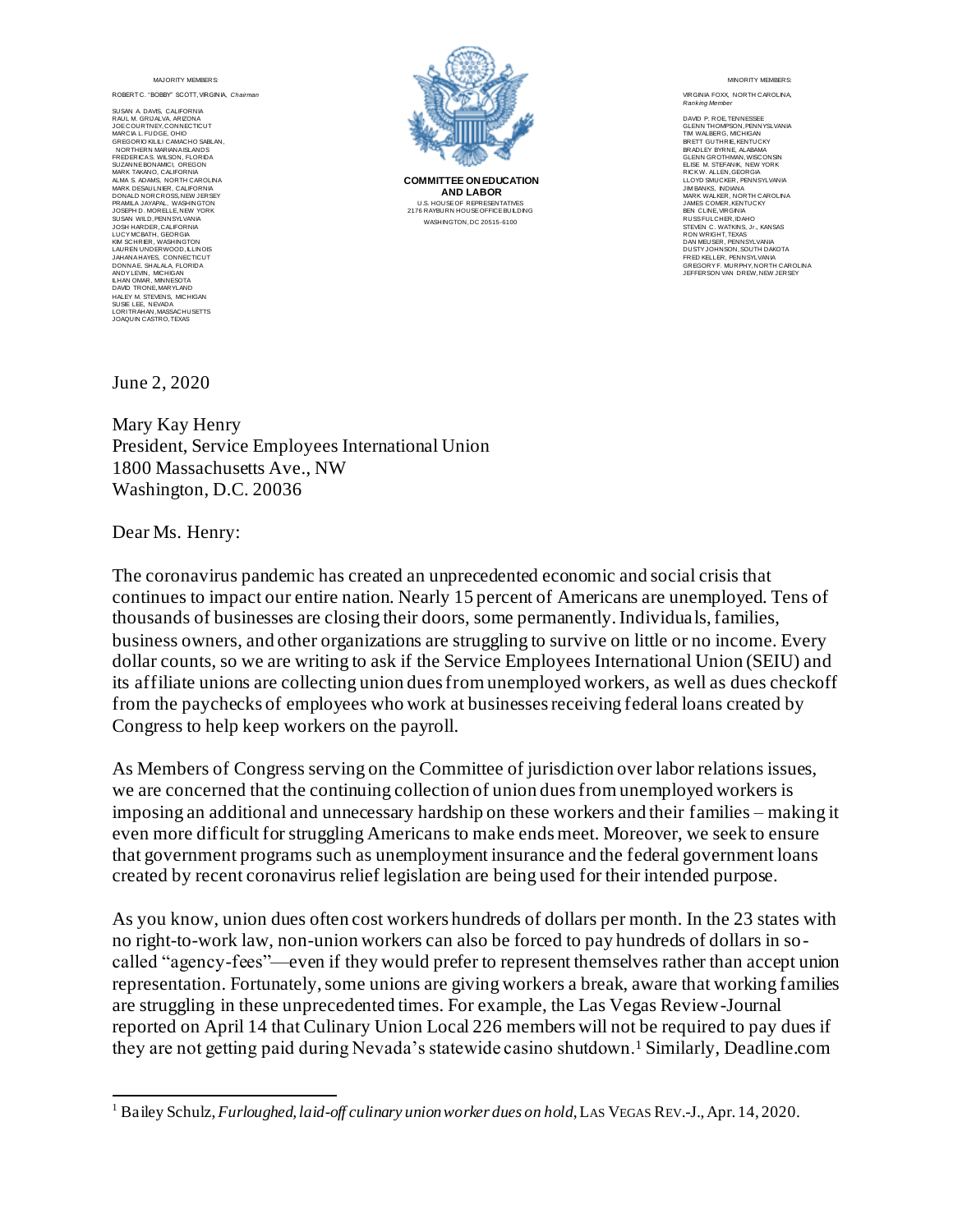Mary Kay Henry Page 2

reported on March 26 that the International Cinematographers Guild is waiving 100 percent of dues for the second quarter of the year.<sup>2</sup>

Unfortunately, this is not the case nationwide. For example, the Washington Free Beacon reported on March 27 that UNITE HERE Local 11, which represents hospitality workers in Arizona and Southern California, "is still demanding dues payment from workers left unemployed by the coronavirus."<sup>3</sup> One employee told the Free Beacon, "it sounds to me like all they want is the money, and that's it. They don't care about their employees…. My phone company told my wife a couple days ago, 'If you're not able to pay, we can always make arrangements. We can wait.' If other companies are doing this, why can't the union do the same thing?" This laid-off individual asks an important question. As president of one of the largest labor organizations in the United States, you are in a position to provide affected workers, like this individual, an answer on behalf of the unions under the umbrella of the SEIU.

On the subject of taxpayer dollars being used for COVID-19 relief, many businesses are now receiving certain federal loans intended to help keep them in business and assist with the cost of wages temporarily, in order to help Americans get back to work. Those government loans should be used for that express purpose—to support businesses in the short term and help fund the wages of their workers—rather than having a portion siphoned off to benefit a private, thirdparty organization.

Ms. Henry, we strongly urge you to direct all unions affiliated with the SEIU to stop collecting dues and fees from unemployed workers immediately, and to work with companies receiving federal coronavirus relief loans to suspend dues checkoff for the duration of the loan. These actions, which some unions have taken since this crisis erupted, would be a tangible benefit for struggling workers, families, taxpayers, and businesses. If you are concerned that doing so may harm your unions' ability to organize and represent workers effectively, we respectfully note that labor organizations, including the SEIU, currently spend millions of dollars each year on nonbargaining and non-representational activity. Perhaps some of these resources might be redirected to the unions' core function and purpose of organizing and representing workers. Th is kind of reprioritization and belt-tightening is exactly what tens of millions of American families and businesses have been forced to do during this crisis.

- 1. Is the SEIU or any of its affiliate labor unions collecting dues or agency fees from workers who are unemployed as a result of the coronavirus pandemic?
- 2. In total, how many workers currently unemployed as a result of the coronavirus pandemic are still being asked to pay dues or agency fees to the SEIU or any of its affiliates?

<sup>2</sup> David Robb, *Cinematographers Guild Offering 100% Dues Relief & Assistance to Members During Coronavirus Shutdown*, DEADLINE.COM,Mar. 26, 2020.

<sup>3</sup> Collin Anderson, *Hospitality Union Demands Dues From Members Left Unemployed by Coronavirus*, WASH. FREE BEACON, Mar. 27, 2020.